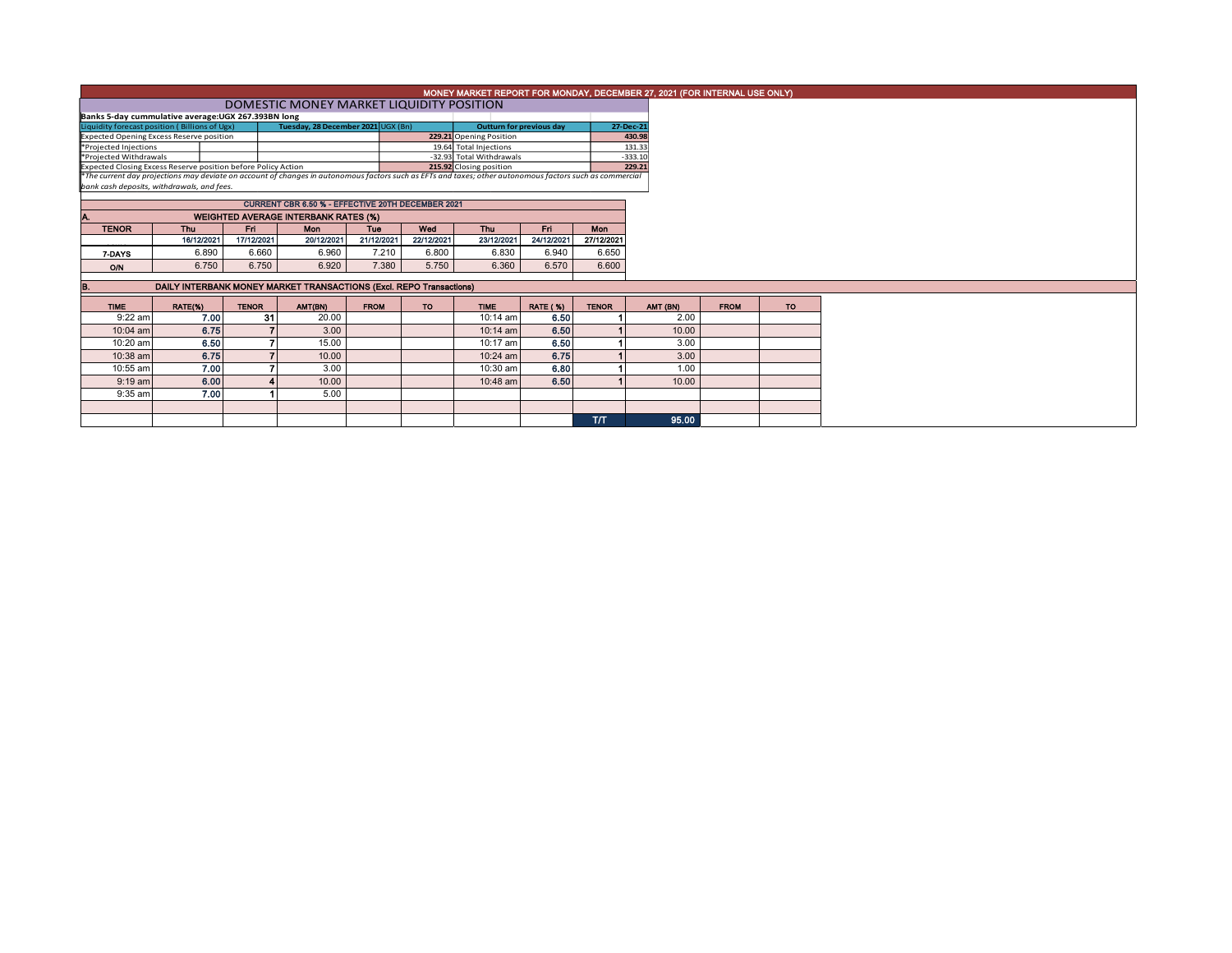C. CREASE CONSTRUCTION CONTINUES AND THE 7- DAY WAR INTERBANK RATES



• Overnight WAR = 7-day WAR CBR rate - Upper bound - Lower bound

| D.<br>MONETARY POLICY OPERATIONS MATURITIES PROFILE: (30-DEC- 2021 TO 18-AUG- 2022) |             |             |             |             |             |                |             |             |                          |             |             |              |  |  |
|-------------------------------------------------------------------------------------|-------------|-------------|-------------|-------------|-------------|----------------|-------------|-------------|--------------------------|-------------|-------------|--------------|--|--|
| <b>DATE</b>                                                                         | <b>THUR</b> | <b>THUR</b> | <b>THUR</b> | <b>THUR</b> | <b>THUR</b> | <b>THUR</b>    | <b>THUR</b> | <b>THUR</b> | <b>THUR</b>              | <b>THUR</b> | <b>THUR</b> | <b>TOTAL</b> |  |  |
|                                                                                     | 30-Dec-21   | 06-Jan-22   | 13-Jan-22   | 20-Jan-22   | 27-Jan-22   | 03-Feb-22      | 10-Feb-22   | 24-Feb-22   | 10-Mar-22                | 04-Aug-22   | 18-Aug-22   |              |  |  |
| <b>REPO</b>                                                                         | 498.45      |             |             |             |             | $\blacksquare$ |             |             | $\overline{\phantom{a}}$ |             |             | 498.45       |  |  |
| <b>REV REPO</b>                                                                     |             |             |             |             |             |                |             |             |                          |             |             |              |  |  |
| <b>BOU BILL/DEPO A</b>                                                              | 120.00      | 40.05       | 45.33       | 17.00       | 103.50      | 19.20          | 20.00       | 10.00       | 5.60                     | 33.00       | 26.60       | 440.28       |  |  |
| <b>TOTALS</b>                                                                       | 618.45      | 40.05       | 45.33       | 17.00       | 103.50      | 19.20          | 20.00       | 10.00       | 5.60                     | 33.00       | 26.60       | 938.72       |  |  |
|                                                                                     |             |             |             |             |             |                |             |             |                          |             |             |              |  |  |

Total O/S Deposit Auction & BOU Bill balances held by BOU up to 18 AUGUST 2022: UGX 440 BN

Total O/S Repo, Reverse Repo, BOU Bill balances held by BOU: UGX 939 BN

|                 | (EI) STOCK OF TREASURY SECURITIES                                                    |             |                  |            | Eii)<br><b>MONETARY POLICY MARKET OPERATIONS</b> |                   |               |       |                                                                                                                                                                                                                                                                                                                                                                           |                |  |  |  |  |  |  |  |
|-----------------|--------------------------------------------------------------------------------------|-------------|------------------|------------|--------------------------------------------------|-------------------|---------------|-------|---------------------------------------------------------------------------------------------------------------------------------------------------------------------------------------------------------------------------------------------------------------------------------------------------------------------------------------------------------------------------|----------------|--|--|--|--|--|--|--|
|                 | LAST TBIILS ISSUE DATE: 23-DECEMBER--2021                                            |             |                  |            |                                                  |                   |               |       | (VERTICAL REPOS, REV-REPOS & BOU BILL)<br><b>WAR</b><br><b>TENOR</b><br><b>RANGE</b><br>7.149<br>56<br>252<br>9.701<br>6.500<br>6<br>$\overline{2}$<br>6.500<br>6.500<br>28<br>6.998<br>56<br>7.149<br>84<br>7.452<br>6.500<br>6<br>3<br>6.500<br>28<br>7.012<br>56<br>7.149<br>9.701<br>252<br>6.500<br>6<br>6.500<br>84<br>7.016<br>56<br>7.143<br>28<br>6.998<br>6.500 |                |  |  |  |  |  |  |  |
|                 | On-the-run O/S T-BILL STOCKs (Bns-UGX)                                               |             | 7.027.97         | 28/12/2021 | OMO                                              | <b>ISSUE DATE</b> | <b>AMOUNT</b> |       |                                                                                                                                                                                                                                                                                                                                                                           |                |  |  |  |  |  |  |  |
|                 | On-the-run O/S T-BONDSTOCKs(Bns-UGX)                                                 |             | 21, 277.66       |            | 28/12/2021 BOU BILL                              | 25-Nov            | 16.82         |       |                                                                                                                                                                                                                                                                                                                                                                           |                |  |  |  |  |  |  |  |
|                 | <b>TOTAL TBILL &amp; TBOND STOCK- UGX</b>                                            |             | 28,305.63        |            | <b>BOU BILL</b>                                  | 25-Nov -          | 30.93         |       |                                                                                                                                                                                                                                                                                                                                                                           |                |  |  |  |  |  |  |  |
| O/S=Outstanding |                                                                                      |             |                  |            | <b>REPO</b>                                      | 26-Nov            | 116.00        |       |                                                                                                                                                                                                                                                                                                                                                                           |                |  |  |  |  |  |  |  |
| <b>MATURITY</b> | <b>TOTAL STOCK</b>                                                                   | YTM (%)     | <b>CHANGE IN</b> |            | <b>REPO</b>                                      | 29-Nov            | 119.00        |       |                                                                                                                                                                                                                                                                                                                                                                           |                |  |  |  |  |  |  |  |
|                 | (BN UGX)                                                                             | AT CUT OFF* | YTM (+/-)        |            | <b>REPO</b>                                      | 02-Dec            | 1,147.50      |       |                                                                                                                                                                                                                                                                                                                                                                           |                |  |  |  |  |  |  |  |
| 91              | 114.84                                                                               | 6.501       | 0.000            |            | <b>BOU BILL</b>                                  | 02-Dec            | 89.52         |       |                                                                                                                                                                                                                                                                                                                                                                           |                |  |  |  |  |  |  |  |
| 182             | 404.62                                                                               | 8.465       | $-0.035$         |            | <b>BOU BILL</b>                                  | $02$ -Dec $\cdot$ | 42.03         |       |                                                                                                                                                                                                                                                                                                                                                                           |                |  |  |  |  |  |  |  |
| 364             | 6.508.52                                                                             | 10.404      | $-0.046$         |            | <b>BOU BILL</b>                                  | $02$ -Dec $\cdot$ | 9.83          |       |                                                                                                                                                                                                                                                                                                                                                                           |                |  |  |  |  |  |  |  |
| 2YR             | 2.22                                                                                 | 11.000      | 1.000            |            | <b>REPO</b>                                      | $03$ -Dec $\cdot$ | 131.00        |       |                                                                                                                                                                                                                                                                                                                                                                           |                |  |  |  |  |  |  |  |
| 3YR             | $\sim$                                                                               | 13.100      | 1.710            |            | <b>REPO</b>                                      | 06-Dec            | 416.50        |       |                                                                                                                                                                                                                                                                                                                                                                           |                |  |  |  |  |  |  |  |
| 5YR             | 1,119.91                                                                             | 13.000      | $-0.410$         |            | <b>BOU BILL</b>                                  | 09-Dec            | 40.05         |       |                                                                                                                                                                                                                                                                                                                                                                           |                |  |  |  |  |  |  |  |
| <b>10YR</b>     | 10.109.18                                                                            | 14.000      | 0.261            |            | <b>BOU BILL</b>                                  | 09-Dec            | 19.20         |       |                                                                                                                                                                                                                                                                                                                                                                           |                |  |  |  |  |  |  |  |
| <b>15YR</b>     | 8,486.42                                                                             | 15.500      | 1.410            |            | <b>BOU BILL</b>                                  | $09$ -Dec $\cdot$ | 26.60         |       |                                                                                                                                                                                                                                                                                                                                                                           |                |  |  |  |  |  |  |  |
| <b>20YR</b>     | 1.559.93                                                                             | 15.500      | $-0.450$         |            | <b>REPO</b>                                      | 09-Dec            | 953.00        |       |                                                                                                                                                                                                                                                                                                                                                                           |                |  |  |  |  |  |  |  |
|                 | Cut OFF is the lowest price/highest vield that satisfies the auction awarded amount. |             |                  |            | <b>REPO</b>                                      | $10$ -Dec         | 112.00        |       |                                                                                                                                                                                                                                                                                                                                                                           |                |  |  |  |  |  |  |  |
|                 |                                                                                      |             |                  |            | <b>BOU BILL</b>                                  | 16-Dec            | 5.51          |       |                                                                                                                                                                                                                                                                                                                                                                           |                |  |  |  |  |  |  |  |
|                 |                                                                                      |             |                  |            | <b>BOU BILL</b>                                  | $16$ -Dec $\cdot$ | 19.78         |       |                                                                                                                                                                                                                                                                                                                                                                           |                |  |  |  |  |  |  |  |
|                 |                                                                                      |             |                  |            | <b>BOU BILL</b>                                  | 16-Dec            | 45.08         |       |                                                                                                                                                                                                                                                                                                                                                                           |                |  |  |  |  |  |  |  |
|                 |                                                                                      |             |                  |            | <b>REPO</b>                                      | $16$ -Dec $\cdot$ | 423.00        |       |                                                                                                                                                                                                                                                                                                                                                                           |                |  |  |  |  |  |  |  |
|                 |                                                                                      |             |                  |            | <b>REPO</b>                                      | 17-Dec            | 160.00        | 6.500 |                                                                                                                                                                                                                                                                                                                                                                           | 6              |  |  |  |  |  |  |  |
|                 |                                                                                      |             |                  |            | <b>REVREPO</b>                                   | 21-Dec            | 192.00        | 6.500 |                                                                                                                                                                                                                                                                                                                                                                           | $\overline{2}$ |  |  |  |  |  |  |  |
|                 |                                                                                      |             |                  |            | <b>REPO</b>                                      | 23-Decl           | 251.00        | 6.500 |                                                                                                                                                                                                                                                                                                                                                                           |                |  |  |  |  |  |  |  |
|                 |                                                                                      |             |                  |            | <b>REPO</b>                                      | 27-Dec -          | 247.00        | 6.500 |                                                                                                                                                                                                                                                                                                                                                                           |                |  |  |  |  |  |  |  |

|                      |                                                                                               |      |                |      |        | WAR-Weighted Average Rate |                |               |       |                |       |                |          |                |                |           |          |                |  |  |
|----------------------|-----------------------------------------------------------------------------------------------|------|----------------|------|--------|---------------------------|----------------|---------------|-------|----------------|-------|----------------|----------|----------------|----------------|-----------|----------|----------------|--|--|
| н.                   | DAILY SECONDARY MARKET QUOTES (On-the-run GOVERNMENT TREASURY SECURITIES - End of Day Quotes) |      |                |      |        |                           |                |               |       |                |       |                |          |                |                |           |          |                |  |  |
|                      | <b>T-BILLS</b>                                                                                |      |                |      |        |                           |                | <b>TBONDS</b> |       |                |       |                |          |                |                |           |          |                |  |  |
| <b>TENOR</b>         | 91 DR                                                                                         |      | <b>182 DR</b>  |      | 364 DR |                           | 2YR YTM        |               |       | <b>3YR YTM</b> |       | 5YR YTM        | 10YR YTM |                | 15YR YTM       |           | 20YR YTM |                |  |  |
| <b>COUPON</b>        | 0.000%                                                                                        |      | 0.000%         |      | 0.000% |                           | 10.000%        |               |       | 17.000%        |       | 16.000%        |          | 16.375%        | 16.250%        |           | 17.500%  |                |  |  |
| <b>MATURITY DATE</b> | 24-Mar-22                                                                                     |      | 23-Jun-22      |      |        | 22-Dec-22<br>07-Sep-23    |                |               |       | 16-Jan-25      |       | 06-May-27      |          | 04-Mar-32      |                | 08-Nov-35 |          | 01-Nov-40      |  |  |
|                      | <b>BID/ASK</b>                                                                                |      | <b>BID/ASK</b> |      |        | <b>BID/ASK</b>            | <b>BID/ASK</b> |               |       | <b>BID/ASK</b> |       | <b>BID/ASK</b> |          | <b>BID/ASK</b> | <b>BID/ASK</b> |           |          | <b>BID/ASK</b> |  |  |
| <b>DFCU</b>          | 6.60                                                                                          | 6.50 | 8.70           | 8.60 | 10.60  | 10.50                     | 11.30          | 11.20         | 13.00 | 12.90          | 14.50 | 14.40          | 15.01    | 14.91          | 15.20          | 15.10     | 16.00    | 15.90          |  |  |
| <b>ABSA</b>          | 6.60                                                                                          | 6.50 | 8.70           | 8.40 | 10.60  | 10.37                     | 11.30          | 10.70         | 13.00 | 12.10          | 14.50 | 12.70          | 15.01    | 13.70          | 15.20          | 14.14     | 16.00    | 15.00          |  |  |
| <b>CENTENARY</b>     | 6.50                                                                                          | 6.40 | 8.50           | 8.40 | 10.45  | 10.35                     | 10.90          | 10.80         | 12.60 | 12.50          | 13.40 | 13.30          | 14.00    | 13.90          | 14.80          | 14.70     | 15.40    | 15.30          |  |  |
| <b>HFBU</b>          | 6.70                                                                                          | 6.60 | 8.60           | 8.50 | 10.50  | 10.40                     | 11.00          | 10.90         | 13.00 | 12.50          | 14.00 | 13.50          | 14.50    | 13.55          | 15.00          | 14.45     | 15.75    | 15.30          |  |  |
| <b>STANCHART</b>     | 6.55                                                                                          | 6.45 | 8.50           | 8.40 | 10.45  | 10.35                     | 11.25          | 10.75         | 13.00 | 12.50          | 13.50 | 13.00          | 14.50    | 14.00          | 15.05          | 14.55     | 15.85    | 15.35          |  |  |
| <b>STANBIC</b>       | 6.70                                                                                          | 6.60 | 8.85           | 8.75 | 10.60  | 10.50                     | 10.90          | 10.80         | 12.90 | 12.80          | 14.25 | 14.15          | 15.00    | 14.90          | 15.40          | 15.30     | 15.90    | 15.80          |  |  |
| <b>UBAU</b>          | 6.70                                                                                          | 6.60 | 8.50           | 8.40 | 10.60  | 10.50                     | 10.90          | 10.80         | 13.00 | 12.90          | 13.50 | 13.40          | 13.60    | 13.50          | 15.00          | 14.90     | 16.00    | 15.00          |  |  |
| <b>BARODA</b>        | 6.60                                                                                          | 6.50 | 8.70           | 8.60 | 10.60  | 10.50                     | 11.30          | 11.20         | 13.00 | 12.90          | 14.50 | 14.40          | 15.00    | 14.90          | 15.20          | 15.10     | 16.00    | 15.90          |  |  |